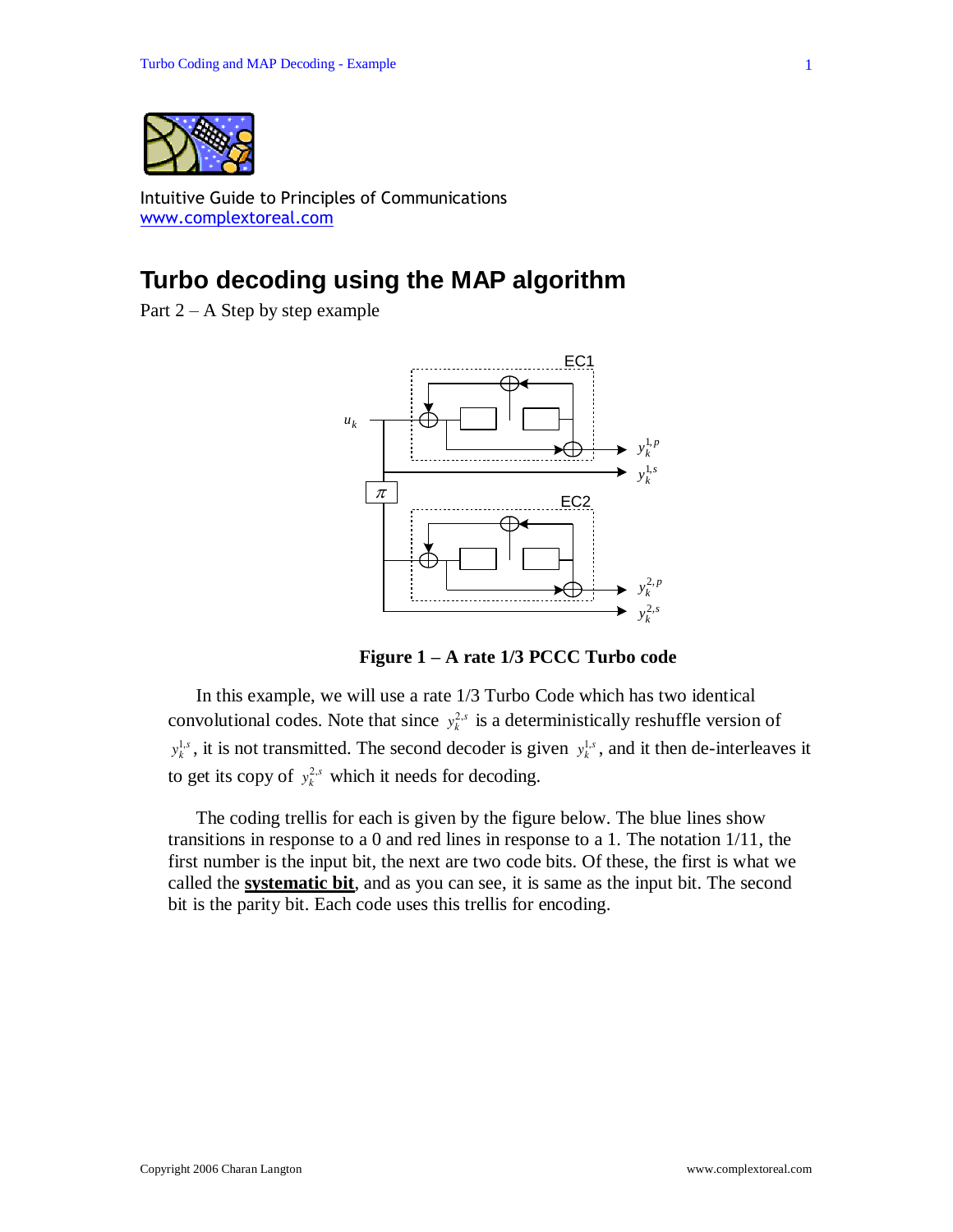

### **Figure 2 – the trellis diagram of the rate 1/2 code RSC code**

For the example, we pick the information bit sequence: 1, 0, 1, 0, 1, 0, 0, which in bi-polar form is shown in Table 1. Code 1 encodes each of these bits as systematic and parity bits using the trellis in Fig. 7. The bits are coded in a bipolar format.

| Code $\blacksquare$  | $k=1$ | $k=2$ | $\sim$<br>$k=3$ | $k=4$ | $k=5$ | $\sim -6$<br>1. L | $k =$ |
|----------------------|-------|-------|-----------------|-------|-------|-------------------|-------|
| $\sim$<br>Systematic |       |       |                 |       |       |                   |       |
| Parity bit, ENC1     |       |       | -               |       |       | -                 | -     |

The sequence looks like this on the trellis diagram.



**Figure 3 – Trellis diagram for information (1, -1, 1, -1, 1, -1, -1) through first encoder**

The code 2 receives the same information bits but interleaved by a given pattern. Interleaving is an important issue in turbo coding. There are several different types of interleaving patterns other than the row column method you know. Here I have made up a "pseudo-random" interleaving pattern shown in Table 2. The deinterleaving pattern puts the bits back in the original order. Simulations shows that pseudorandom interleaving works best with turbo codes in AWGN channel.

**Table 2 – Interleaving patter from Encoder 1 to Encoder 2 and then deinterleaving back to Encoder 1 from Encoder 2**

| -<br>Interleaving<br>$\sim$<br>$\overline{\phantom{a}}$<br>∽ | $\overline{\phantom{a}}$<br>. . |   | `-<br>ຼ       | <u>—</u><br>. . | ٠.<br>- | --           | $\overline{\phantom{0}}$<br>- |
|--------------------------------------------------------------|---------------------------------|---|---------------|-----------------|---------|--------------|-------------------------------|
| $\overline{\phantom{a}}$<br>Jeinterleaving<br>. Z= 1<br>~    | $\overline{\phantom{a}}$        | - | $\rightarrow$ | <u>_</u><br>-   |         | .<br>$\cdot$ | -                             |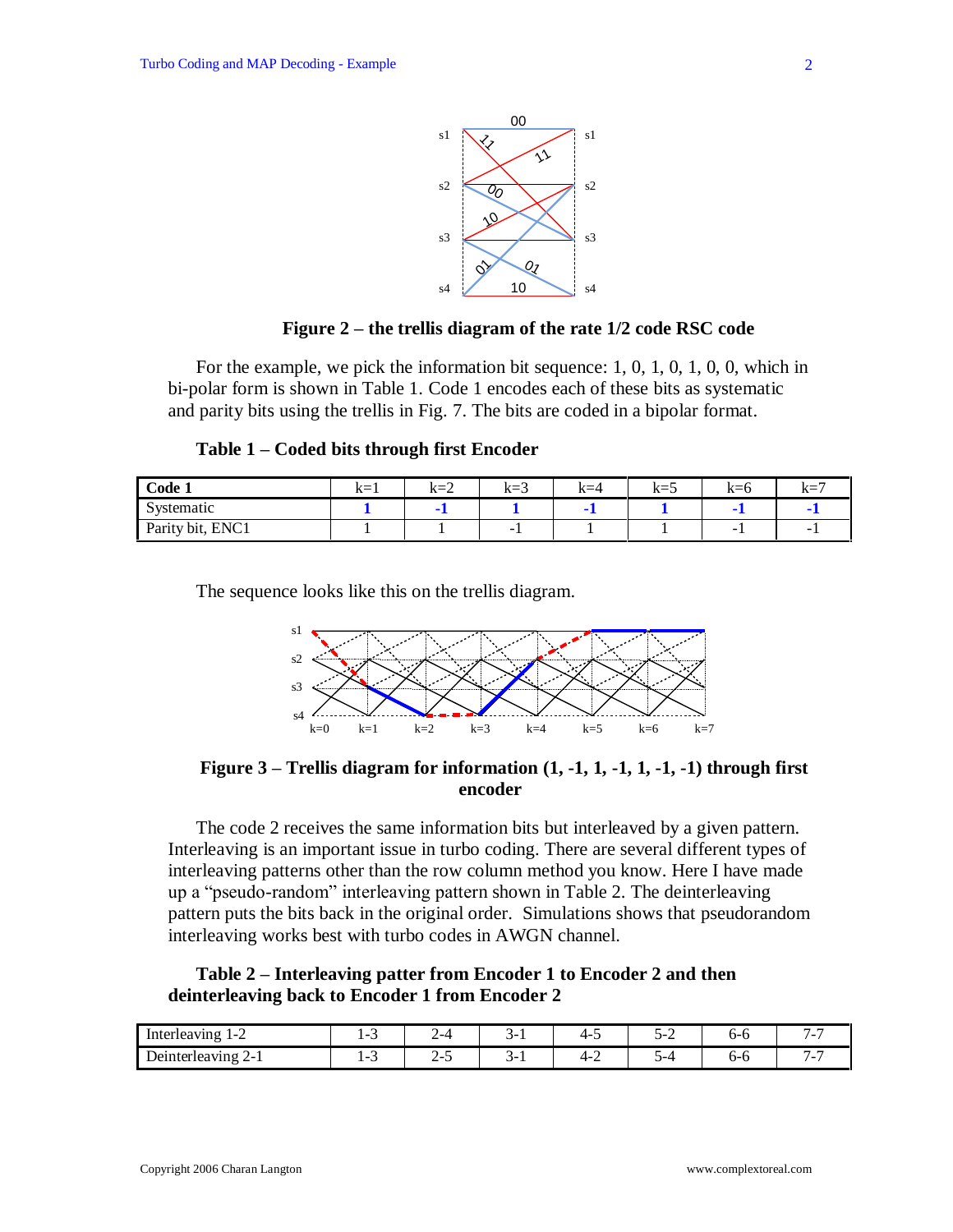After reordering the information sequence **(1, -1, 1, -1, 1, -1, -1)** into (1, 1, 1, -1, - 1, -1, -1) Encoder 2 codes the new sequence as in Table 3.

| Code 2                          | $k=1$ | $k=2$ | $\sim$<br>$k=3$ | $k=4$ | $k=5$                    | $k=6$                    | $k=7$                    |
|---------------------------------|-------|-------|-----------------|-------|--------------------------|--------------------------|--------------------------|
| $\sim$<br>Systematic            |       |       |                 |       |                          |                          |                          |
| ENC <sub>2</sub><br>Parity bit, |       | -     |                 | -     | $\overline{\phantom{a}}$ | $\overline{\phantom{a}}$ | $\overline{\phantom{a}}$ |

**Table 3 – Interleaved bits coded by Encoder 2**

On the trellis diagram this new sequence is coded as shown in Figure 8.



**Figure 4 – Trellis diagram for information (1, 1, 1, -1, -1, -1, -1) through second encoder**

Note that the systematic bits from Code 2 are redundant and will not be transmitted. This gives us a rate 1/3 code if you don't count the tail bits. The transmitted data is given in columns or:  $1 \ 1 \ 1 \ -1 \ 1 \ -1 \ 1 \ 1 \ldots$ 

**Table 4 – Transmitted data, one systematic bit and two parity bits from each encoder**

| <b>Transmitted</b> | $k=1$ |  | $k=2$ |  | $k=3$ | $k=4$ | $k = 5$ | K=0 | $k = 7$ |
|--------------------|-------|--|-------|--|-------|-------|---------|-----|---------|
| Systematic         |       |  | . .   |  |       |       |         |     | . .     |
| Parity bit, ENC1   |       |  |       |  | -     |       |         |     | -       |
| Parity bit, ENC2   |       |  | -     |  |       | -     | -       |     | - 1     |

That's all for the encoding. On the receiving end, assume that this signal goes through a AWGN channel with signal  $Es/N0 = 0.25$ , which is quite small. A bunch of errors popup and the received data with some channel gain is received as shown in Table 5.

| Table 5 – Received signal amplitudes (soft data) |
|--------------------------------------------------|
|--------------------------------------------------|

| <b>Received Data</b> | $k=1$  | $k=2$ | $k=3$                    | $k=4$     | $k=5$ | $k=0$ | $k=7$ |
|----------------------|--------|-------|--------------------------|-----------|-------|-------|-------|
| Systematic bit       | ⌒<br>∠ |       | $\overline{\phantom{0}}$ | $-L$      |       |       |       |
| Parity bit           |        |       | -                        | $ \prime$ |       |       |       |
| Parity bit           | n      | - 1   | ∠                        | $-2$      | -     |       | -с.   |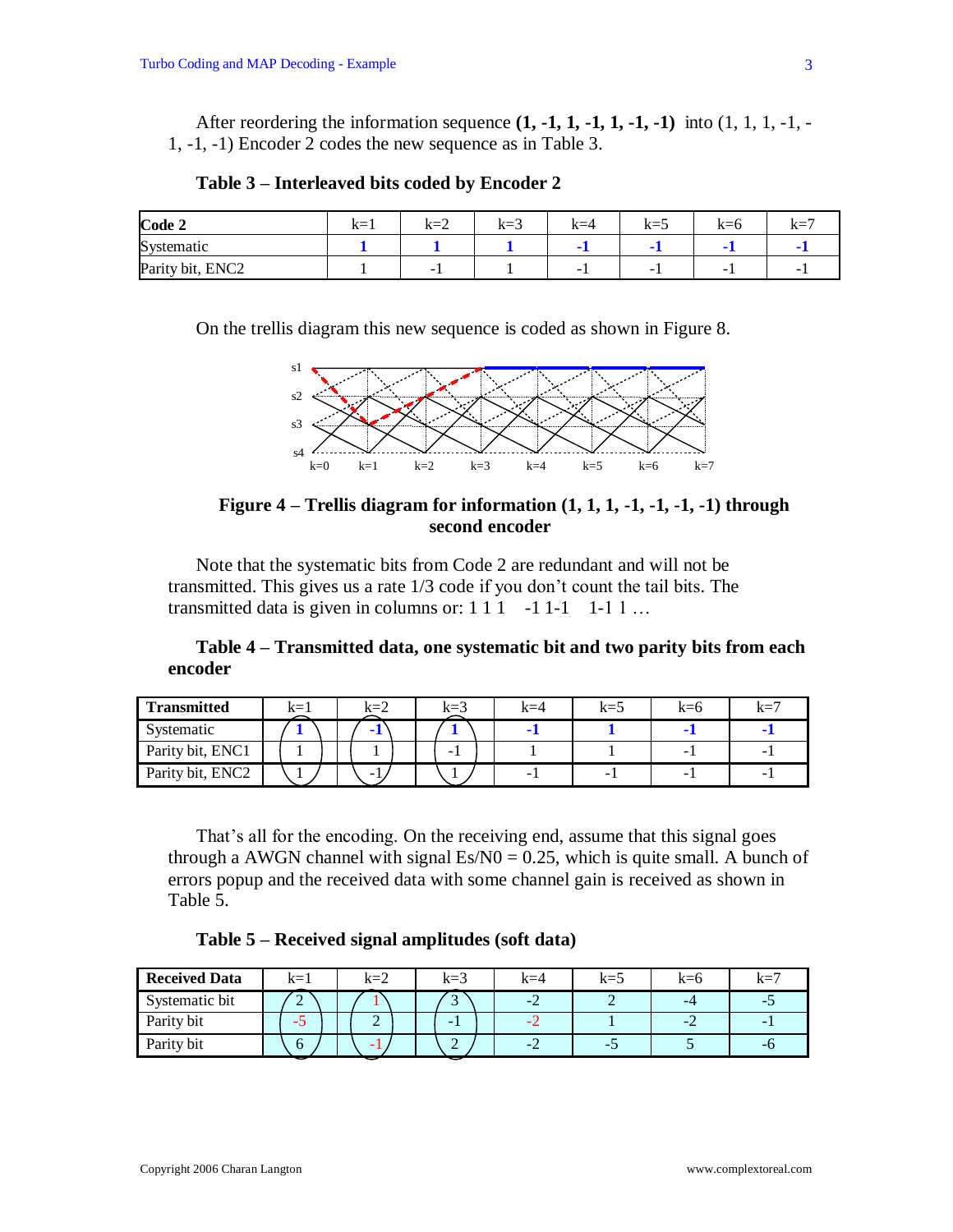These values are called soft inputs. Although the above are integers, they don't have to be. I happen to pick integers for this example.

We have total of four errors. One in the systematic bits and three in parity bits.

Unlike Viterbi and other codes, in MAP algorithm channel SNR effects decoding and it does that by exaggerating the effect of the systematic bits. So if there is an error in the systematic bit, it also gets exaggerated. In Table 5, I have assumed that the second systematic bits is in error, as well as the first and fourth parity bits. The term  $L_c$  is the measure of the signal SNR.

 $L_c = 4$  Es/N0 = 4 x 0.25 = 1.0

Multiply the received signal by  $L_c$  which is defined above and is equal to 1.0 for this example.  $L_c$  is indicates the condition of the channel. High is good.

| <b>DEC1</b> Received Data | $k=1$ | $k=2$ | $k=3$ | $k=4$ | $k=5$ | $k=6$ | $k=7$ |
|---------------------------|-------|-------|-------|-------|-------|-------|-------|
| $Lc \cdot y_k^{1,s}$      |       |       |       | $-2$  |       |       | -5    |
| $Lc \cdot y_L^{2,1}$      | -5    |       |       |       |       | -7    | ۰.    |
|                           |       |       |       |       |       |       |       |
| <b>DEC2 Received Data</b> | $k=1$ | $k=2$ | $k=3$ | k=4   | $k=5$ | $k=6$ | $k=7$ |
| Lc · vi                   | 3     |       | 77    |       | $-2$  |       | -5    |
| $Lc \cdot y$              |       | - 1   |       | $-2$  | -7    |       | -n    |

**Table 6 – Input signal level multiplied by channel L<sup>c</sup>**

### **Decoding**

For each time tick k, decoding is done by calculating the L-values of  $a + 1$  bit. If it is positive, the decision is in favor of  $a + 1$ . Calculation of the L-values or  $L(u_k)$  is quite a complex process. The main equation used to calculate the L-value is this.

$$
L(u_k) = \left[L^e(u_k) + Lc \cdot y_k^{1,s}\right] + \log \frac{\sum_{u^*} \widetilde{\alpha}_{k-1}(s') \cdot \widetilde{\beta}_k(s) \cdot \gamma_k^e(s',s)}{\sum_{u^-} \widetilde{\alpha}_{k-1}(s') \cdot \widetilde{\beta}_k(s) \cdot \gamma_k^e(s',s)}
$$
(1)

From this computation if  $L(u_k)$  is positive, then  $u_k$  is equal to +1.

The first term,  $L^e(u_k)$  is the a-priori value from Decoder 2. This is the L-value of the a-priori probability of the bit in question. At first, the decoder has no idea what it is. A good guess is to assume it is 0.5. The second term,  $L_c y_k^{1,s}$  is computed by multiplying the systematic information with  $L_c$  as in Table 6. This value is the **channel L-value** and gives an indication of channel SNR. The third big term with all kinds of squiggly items is the a-posteriori probability. This number is calculated for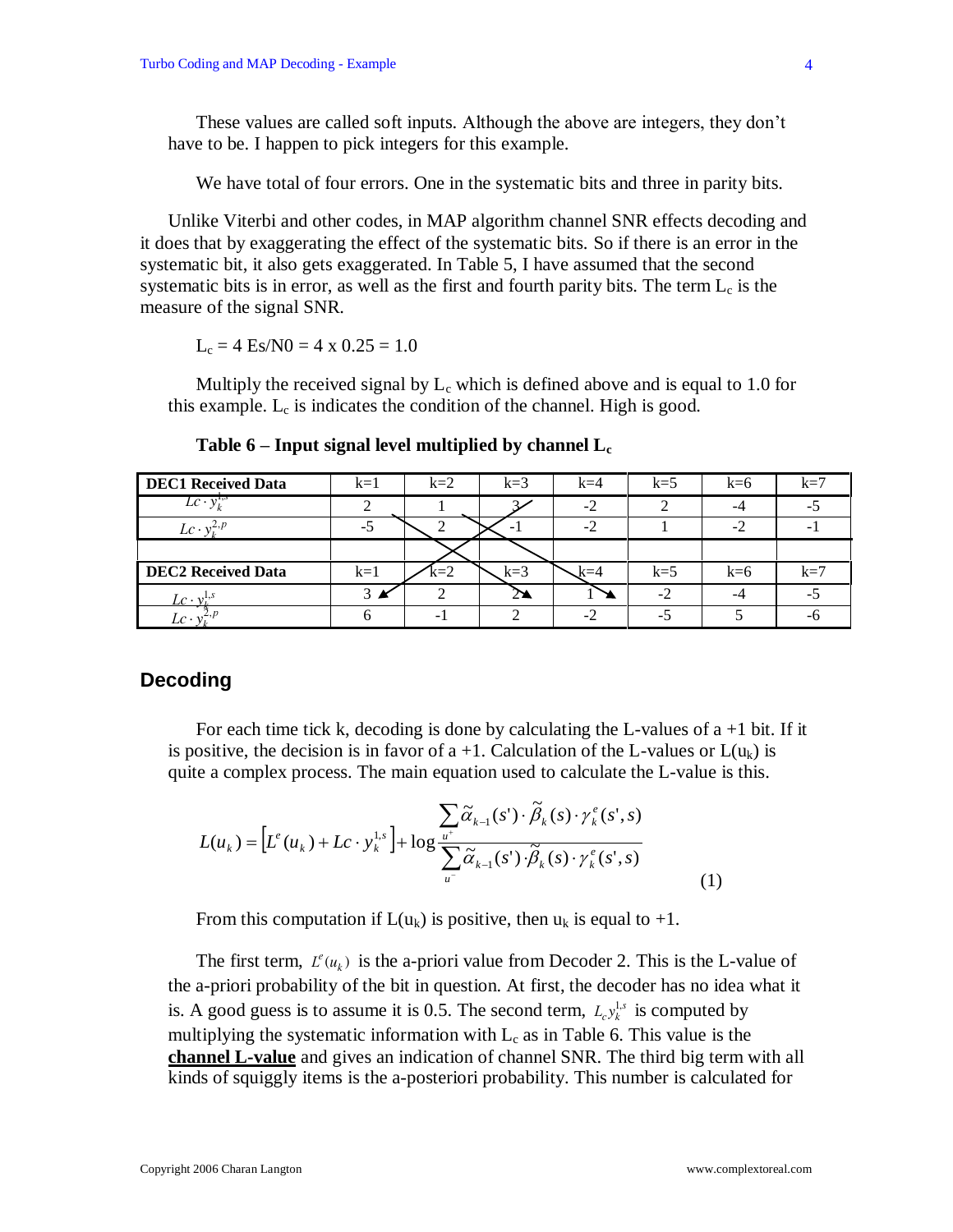each trellis segment. Remember that we can only have one result for a trellis section, a +1 or -1. The  $L(u_k)$  calculation tells us what that number is,

The big equation can be written simply as sum of three pieces of information.

L-apriori – This is our initial guess about  $a + 1$  bit in first iteration

L-Channel - This is related to channel SNR and systematic bit and is equal to  $Lc \cdot y_k^{1,s}$ 

 $L<sub>e</sub>$  – the computed information in each iteration is called the a-posteriori L-value.

Eq. 1 can be now written as the sum of these as

$$
=L_{\text{}}\underline{apriori} + L_{\text{}}\underline{channel} + L^{e}(u_{k})
$$
\n<sup>(2)</sup>

The L-channel value does not change from iteration to iteration since is it given by  $L_{c}$ *channel* =  $L_{c}y_{k}^{1,s}$ . Neither the  $L_{c}$  nor the systematic bit changes from iteration to iteration, So lets called it K. The only two items that change are the a-priori and aposteriori L-values.

 $L(u_k) = L_{\perp}$ apriori + K +  $L_{\perp}$  posteriori

A-priori value goes in, it is used to compute the new a-posteriori probability and then it can be used to compute  $L(u_k)$  or is passed to the next decoder. Although in the example we compute  $L(u_k)$  each time, during actual decoding this is not done. Only aposteriori metric is computed and decoders and keep doing this either a fixed number of times or until it converges. L-posteriori is also called **Extrinsic information**.

Iteration 1



So the whole objective for the calculations is to compute the extrinsic L-value, keep an eye on them and when they get big, then compute  $L(uk)$  and make a decision. The computation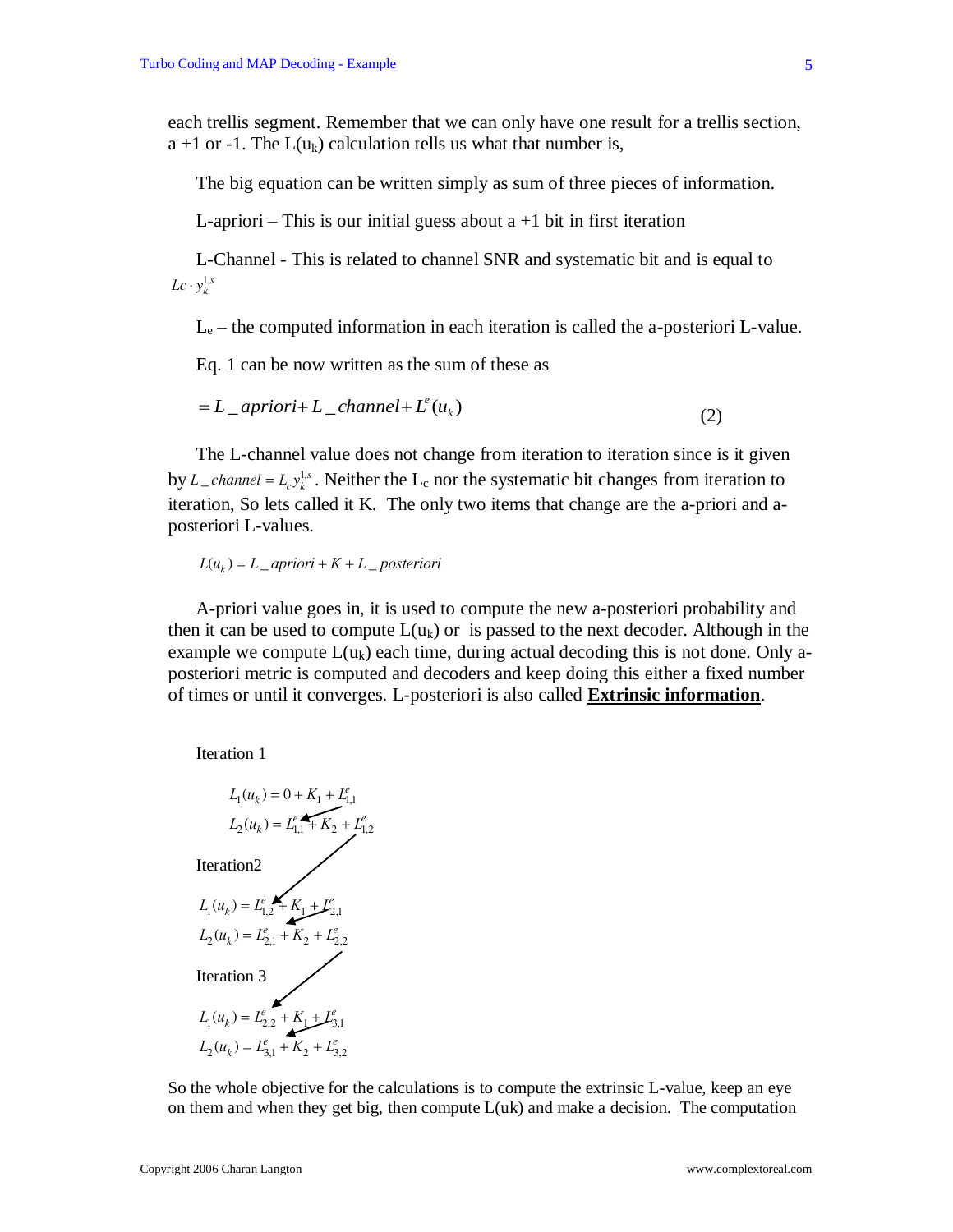of these L-values uses an algorithm called Forward-Backward Recursion and this is of course another name for BCJR and many others.

In equation, we have three terms in the ratio that need to be computed. They are

 $\tilde{\alpha}_{k-1}(s') \cdot \tilde{\beta}_k(s) \cdot \gamma_k^e(s', s)$ 

The first term is called the forward metric. It is computed by a forward recursion using the last term called branch metrics. It is given by

$$
\alpha_k = \sum_s \tilde{\alpha}_{k-1}(s') \cdot \gamma_k(s', s)
$$

This is a recursive process. The forward branch metric is the product of previous forward metric times the branch metric. (The reason we call these metrics is that these are not really probabilities in a strict sense, just a measure of probability.) So to compute the forward metric, we first need to compute branch metrics.

In real situations, if the block is 10,000 bits long, then we would need to compute these metrics for 10000 times the number of states times 2. The example here has just 7 bits. It has 4 states so we will do this  $7 \times 4 \times 2 = 56$  times.

A branch metric is the correlation of the received signal with its trellis values. In a nutshell, if the received values are the same sign as the coded bits, then the correlation will be high. For each decoder, there are full transition branch metrics which incorporate, the systematic and the parity bits and partial branch metrics which incorporate only the parity bits.



**Figure 5 – Iteration cycle of MAP Turbo Decoding**

#### **1. Computing full branch metrics**

The full branch metric is given by the equation  
\n
$$
\gamma(s',s) \propto \exp\left[\frac{1}{2} \cdot L^e(c_k^1) \cdot c_k^1 + Lc \cdot \frac{1}{2} \cdot y_k^{1,s} \cdot c_k^1\right] \exp\left[\sum_{i=2}^q \left(Lc \cdot \frac{1}{2} \cdot y_k^{i,p} \cdot c_k^i\right)\right]
$$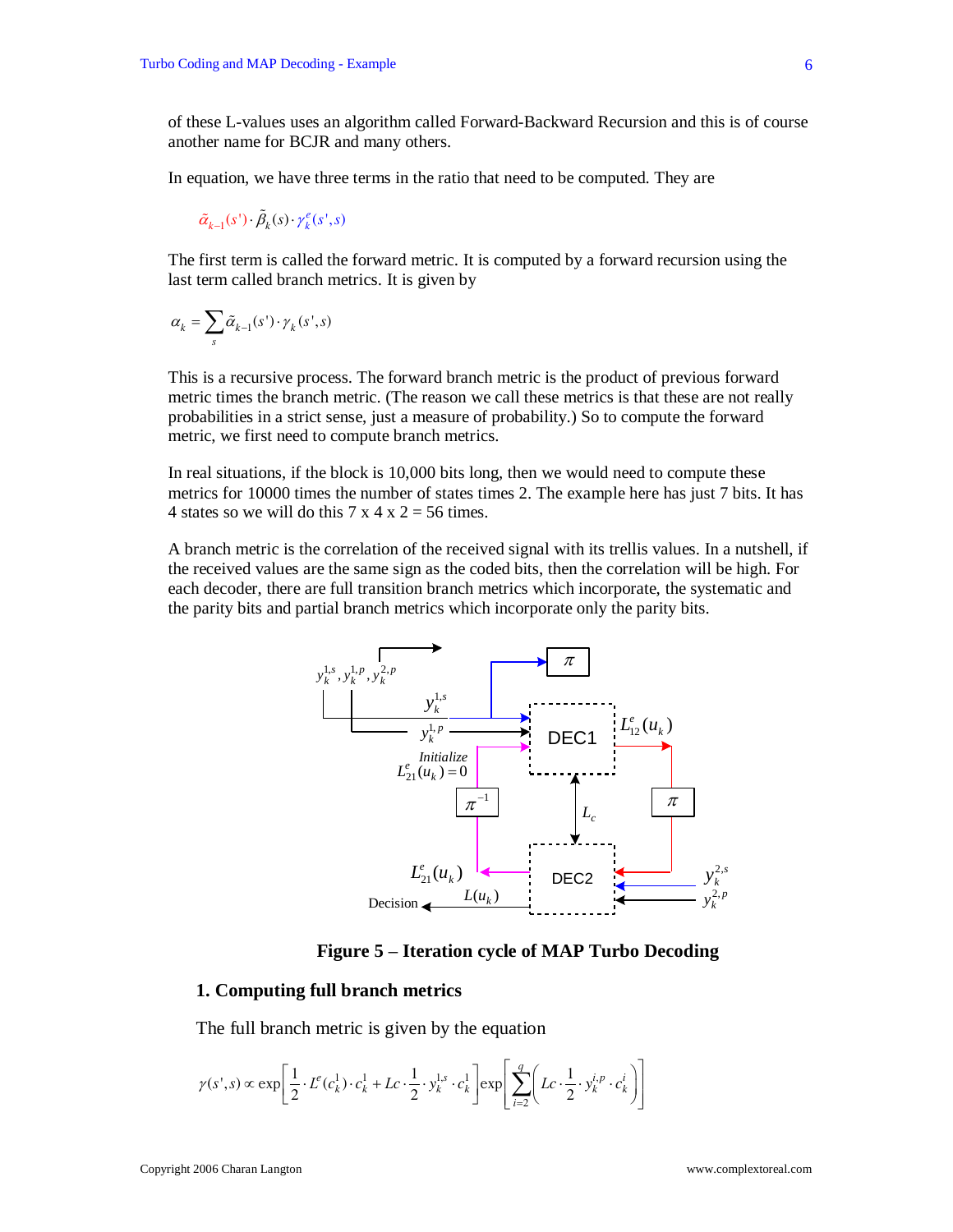The data required is  $L_c$ , the systematic value, parity value and trellis coded values. We compute this for each branch of the trellis for all seven time ticks.

Example: For branch 1-1 (from state1 to state1),  $k = 1$ ,

$$
y_1^{1,s}=2, y_1^{1,p} = -5, L_e = 0
$$

What is  $L_e$  and why is it zero?  $L_e$  is our initial L-value. In the start, we do not know if the encountered bit was a 0 or a 1, so we assume that the probability of a 0 is equal to a probability of 1. The L-value is given by

$$
L(u_k) = \ln \frac{P(u_k = +1)}{P(u_k = -1)}
$$

If 0 and 1 are equally likely, a safe bet, the then log of 1.0 is zero. And that is what  $L_e$  is. It is the initial value of the Extrinsic L-value. The Extrinsic L-value is the key information that the decoders share. It works something like this.



## **Figure 6 – Feedback nature of the Extrinsic, value. The value produced**  by each decoder1  $(L_{12}^e(u_k))$  becomes the input for the next decoder.

This thing – Extrinsic L-value is what goes around from one code to the next, It is also called the a-posteriori probability at the output of a decoder and becomes the apriori probability for the next decoder in a feedback manner going round and round and getting larger each iteration.. Nice thing about L-values is that large means better reliability.

Computing Full branch metrics requires five inputs, shown in columns 1-5 below. Branch value is calculated using the equation

| $\mathcal{L}$ 1. | ັ | $\Delta$ | v<br>LC | $\boldsymbol{r}$<br>,∠,µ<br>Lc<br>$\cdot$ | $\mathbf{C}$<br>$\gamma$<br>$\mathbf{C}$<br>- പ<br>دن |
|------------------|---|----------|---------|-------------------------------------------|-------------------------------------------------------|
| $\blacksquare$   |   |          |         | - -                                       | $\sim$<br>$\mathsf{v}\mathsf{v}\mathsf{v}$            |
| $\blacksquare$   |   |          |         | - -                                       | $\mathsf{v}\mathsf{v}\mathsf{v}$                      |

**Table 7 – Computing Full branch metrics**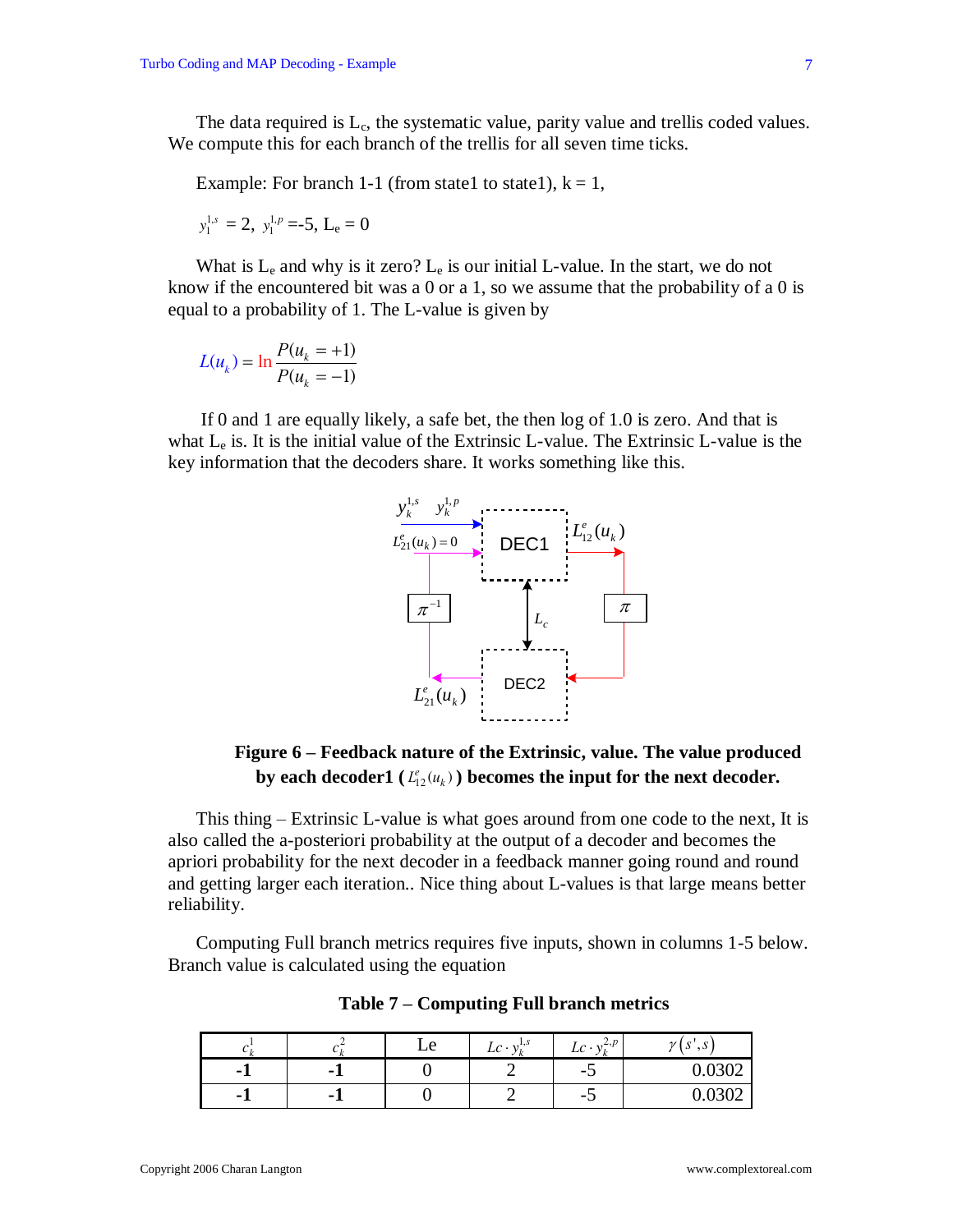| - 1 |   |  |                          | 4.4817  |
|-----|---|--|--------------------------|---------|
| - 1 |   |  | $\overline{\phantom{0}}$ | 4.4817  |
|     |   |  |                          | 33.1155 |
|     |   |  | $\overline{\phantom{0}}$ | 33.1155 |
|     | ٠ |  | $\overline{\phantom{0}}$ | 0.2231  |
|     |   |  |                          | 0.2231  |

**Table 8 – Full branch metrics for full length of the signal, by DEC1**

| $\gamma(s,s)$ | $k=1$   | $k=2$  | $k=3$  | $k=4$  | $k=5$  | $k=6$   | $k=7$   |
|---------------|---------|--------|--------|--------|--------|---------|---------|
| $\nu(1,1)$    | 0.0302  | 0.2231 | 0.3679 | 7.3891 | 0.2231 | 20.0855 | 20.0855 |
| $\gamma(2,3)$ | 0.0302  | 0.2231 | 0.3679 | 7.3891 | 0.2231 | 20.0855 | 20.0855 |
| y(3,4)        | 4.4817  | 1.6487 | 0.1353 | 1.0000 | 0.6065 | 2.7183  | 7.3891  |
| y(4,2)        | 4.4817  | 1.6487 | 0.1353 | 1.0000 | 0.6065 | 2.7183  | 7.3891  |
| y(1,3)        | 33.1155 | 4.4817 | 2.7183 | 0.1353 | 4.4817 | 0.0498  | 0.0498  |
| $\gamma(2,1)$ | 33.1155 | 4.4817 | 2.7183 | 0.1353 | 4.4817 | 0.0498  | 0.0498  |
| $\gamma(3,2)$ | 0.2231  | 0.6065 | 7.3891 | 1.0000 | 1.6487 | 0.3679  | 0.1353  |
| y(4,4)        | 0.2231  | 0.6065 | 7.3891 | 1.0000 | 1.6487 | 0.3679  | 0.1353  |

### **2. Compute partial branch metric**s

These values are based only on parity bits. It is last part in Eq. 1. We will use these to compute the total extrinsic L-values.

The equation for calculating the partial metrics is given by

$$
\gamma^e(s', s) \triangleq \exp\left[\sum_{i=2}^q \left(Lc \cdot \frac{1}{2} \cdot y_k^{i, p} \cdot c_k^i\right)\right]
$$
(3)

Note that there is nothing here that changes from iteration to iteration, so these only need to be computed once.

**Table 9 – Partial branch metrics stay constant for each decoder**

| $\gamma^{\circ}(s^{\prime},s^{\prime}% )=\gamma^{\circ}(s^{\prime},s^{\prime})=\gamma^{\circ}(s^{\prime},s^{\prime})$ | $k=1$   | $k=2$  | $k=3$  | $k=4$  | $k=5$  | $k=6$  | $k=7$  |
|-----------------------------------------------------------------------------------------------------------------------|---------|--------|--------|--------|--------|--------|--------|
| $\gamma^{\epsilon}(1,1)$                                                                                              | 0.0821  | 0.3679 | 1.6487 | 2.7183 | 0.6065 | 2.7183 | 1.6487 |
| $y^*(2,3)$                                                                                                            | 0.0821  | 0.3679 | 1.6487 | 2.7183 | 0.6065 | 2.7183 | 1.6487 |
| $y^*(3,4)$                                                                                                            | 12.1825 | 2.7183 | 0.6065 | 0.3679 | 1.6487 | 0.3679 | 0.6065 |
| $\gamma^{(4,2)}$                                                                                                      | 12.1825 | 2.7183 | 0.6065 | 0.3679 | 1.6487 | 0.3679 | 0.6065 |
| $\gamma^{\circ}(1,3)$                                                                                                 | 12.1825 | 2.7183 | 0.6065 | 0.3679 | 1.6487 | 0.3679 | 0.6065 |
| $\gamma^{\circ}(2,1)$                                                                                                 | 12.1825 | 2.7183 | 0.6065 | 0.3679 | 1.6487 | 0.3679 | 0.6065 |
| $y^*(3,2)$                                                                                                            | 0.0821  | 0.3679 | 1.6487 | 2.7183 | 0.6065 | 2.7183 | 1.6487 |
| $\gamma^*(4,4)$                                                                                                       | 0.0821  | 0.3679 | 1.6487 | 2.7183 | 0.6065 | 2.7183 | 1.6487 |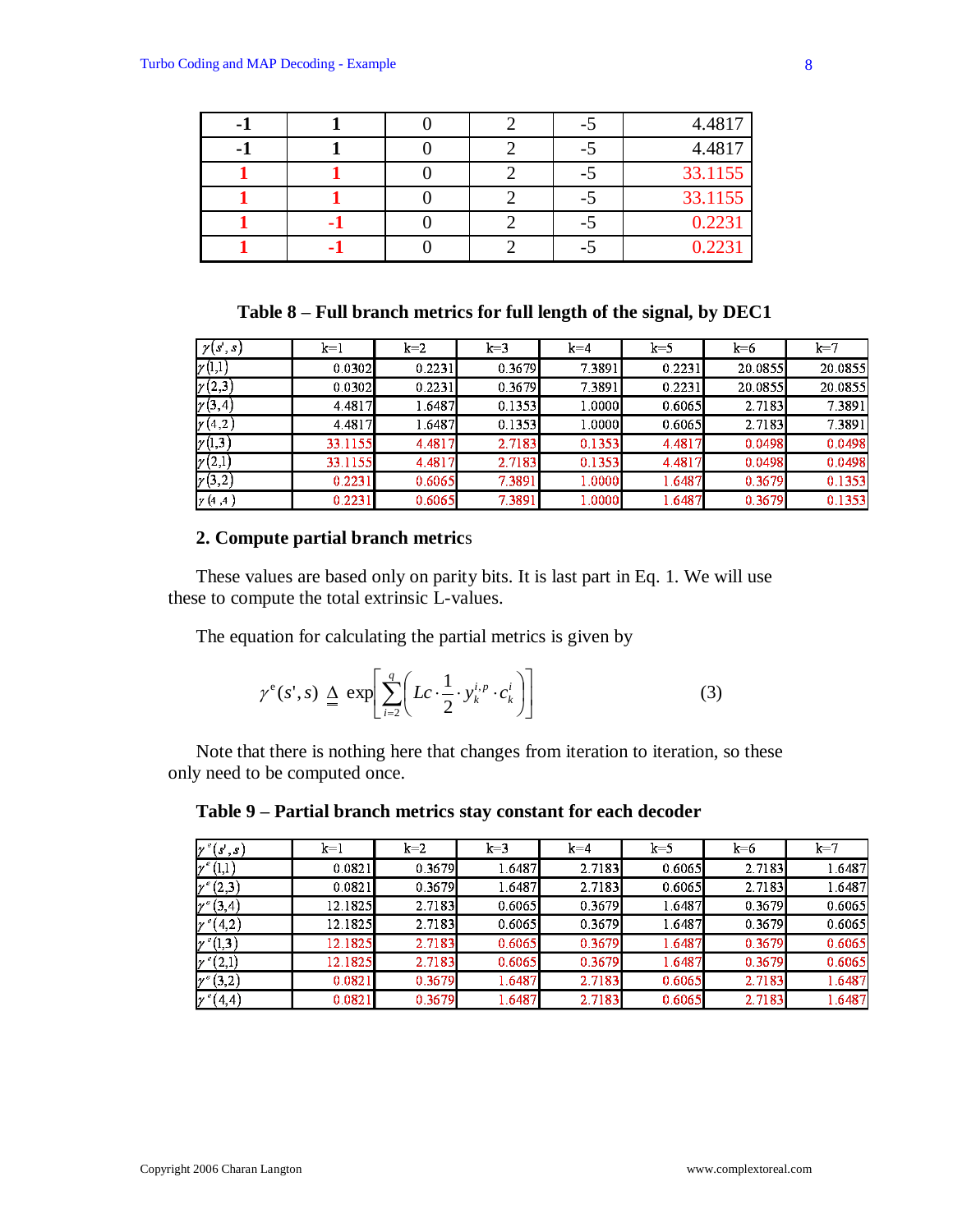



#### **Calculation of forward metrics**

Encoding always starts in state 1. So we assume that signal can only be in state 1 at time  $k = 0$ . The initial value of the forward metric is set at 1.0. The other three states are given value of 0.0. Meaning, these are not possible states. Thereafter the forward metrics are computed recursively for each state (not branches).

The equation is

$$
\tilde{\alpha}_{k}(s) = \frac{\sum_{s'} \tilde{\alpha}_{k-1}(s') \gamma_{k}(s', s)}{\sum_{s} \sum_{s'} \tilde{\alpha}_{k-1}(s') \gamma_{k}(s', s)}
$$
(4)

Computation of forward metrics will be done in two steps, first we will compute the numerator at time k, then we will compute the denominator.



**Figure 8 – Computing forward metric**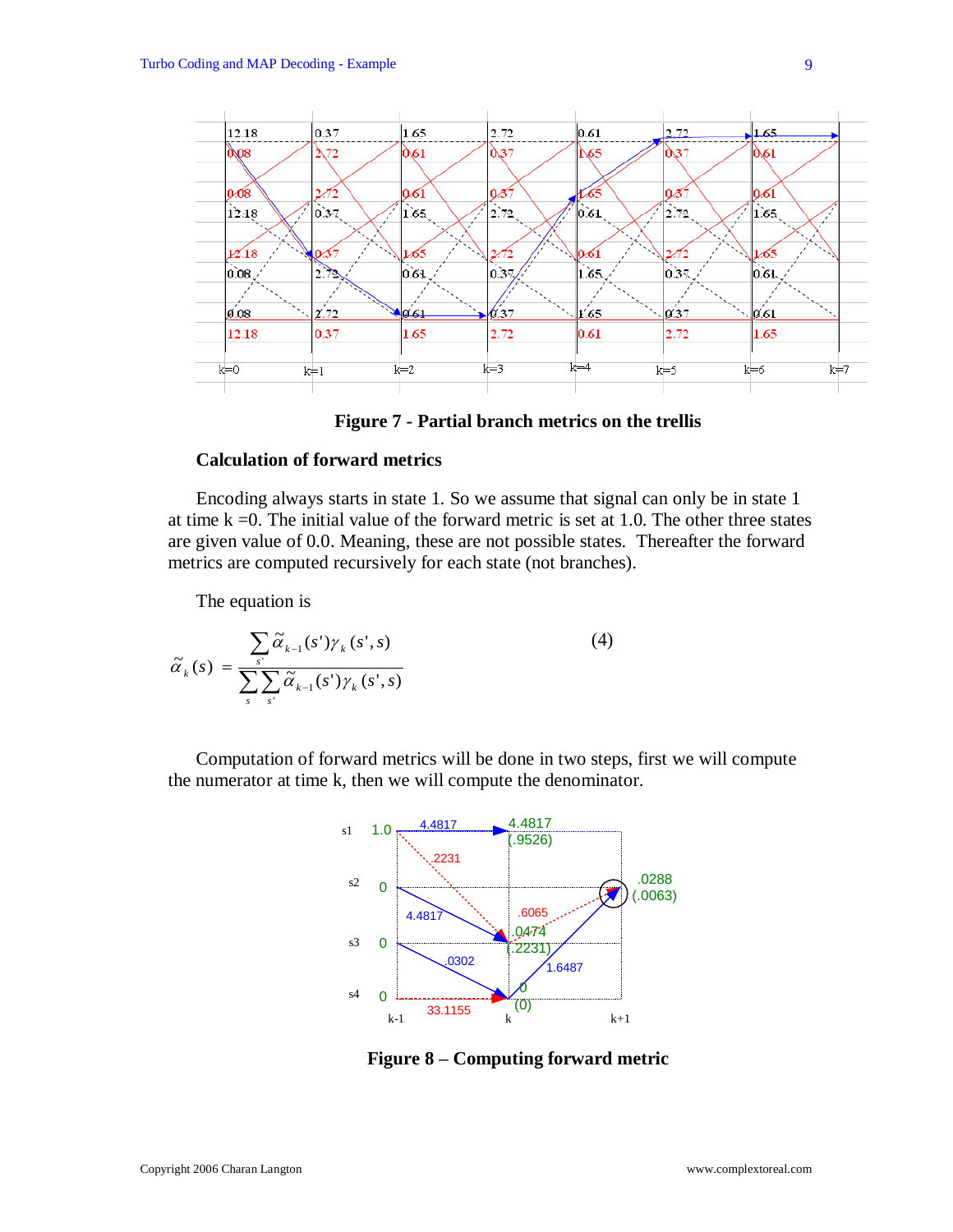We will compute the forward metric at state 3,  $k = 1$  and then at state 2,  $k = 2$ . Here is how you think about this. There are two branches converging into state 3 at time  $k = 1$ . Each of these brings its full branch metric to bear on the converging state. Computation involves multiplying the branch metrics with the starting state value and then summing these for all converging branches at the state in question. This is two branches. We do this for each state based on the specific branches that are coming into it. We can think of as the amount of traffic these roads are bringing to the intersection.

We compute the forward state metric at state 3 as

$$
\alpha_1^3 = 1.0 \times 0.2231 + 0.0 \times 4.4817 = 0.2231
$$

The only other non-zero forward metric at this point is state 1, which is

$$
\alpha_1^1 = 1.0 \times 4.4817 + 0.0 \times 0.2231 = 4.4817
$$

Before we continue on to  $k = 2$ , we need to normalize these values, which is denominator in Eq . The purpose of normalization is to control the numerical overflow which may occur due to the large number of numbers that are being multiplied together. Before we proceed, we normalize the values at each time. This gives them more of a flavor of probabilities and makes it easier to understand and reduces the numerical overload.

To normalize, we use the sum of forward metrics which is 4.7048. Normalizing the two metrics with this sum, gives us the two values in col 3, Table.

Now to move forward to state 2, it has two branches (from s3 and from s4) converging into it. Its forward metric is calculated by

 $\alpha_1^1 = 0.0474 \times 0.6065 + 0.0 \times 0.0302 = 0.0288$ 

We compute these for all four states and we get the following values. The column is the added to compute the normalizing sum. It is then used in Table to normalize all forward metrics.

| $\tilde{\alpha}(s)$ | k≓0 | k=1     | $k=2$    | $k=3$     | $k = 4$ | $k = 5$ | k=6     | $k=7$   |
|---------------------|-----|---------|----------|-----------|---------|---------|---------|---------|
| $\tilde{\alpha}(1)$ |     | 0.0302  | 0.0002   | 0.7297    | 0.8538  | 1.4908  | 7.8900  | 14.3567 |
| $\tilde{\alpha}(2)$ |     | 0.0000  | 0.6060   | 0.1121    | 0.8671  | 0.2806  | 0.5400  | 0.7589  |
| $\tilde{\alpha}(3)$ |     | 33.1155 | 0.0041   | 0.09901   | 0.1464  | 1.4702  | 1.5040  | 1.0180  |
| $\tilde{\alpha}(4)$ |     | 0.0000  | ا6472. ، | 5 3 9 1 8 | 0.8671  | 0.5553  | 1.1063  | 1.02011 |
| Denominat or        |     | 33.1456 | 2.2575   | 6.3326    | 2.7344  | 3.7969  | 11.0403 | 17.1537 |

**Table 11 – Normalized forward state metrics**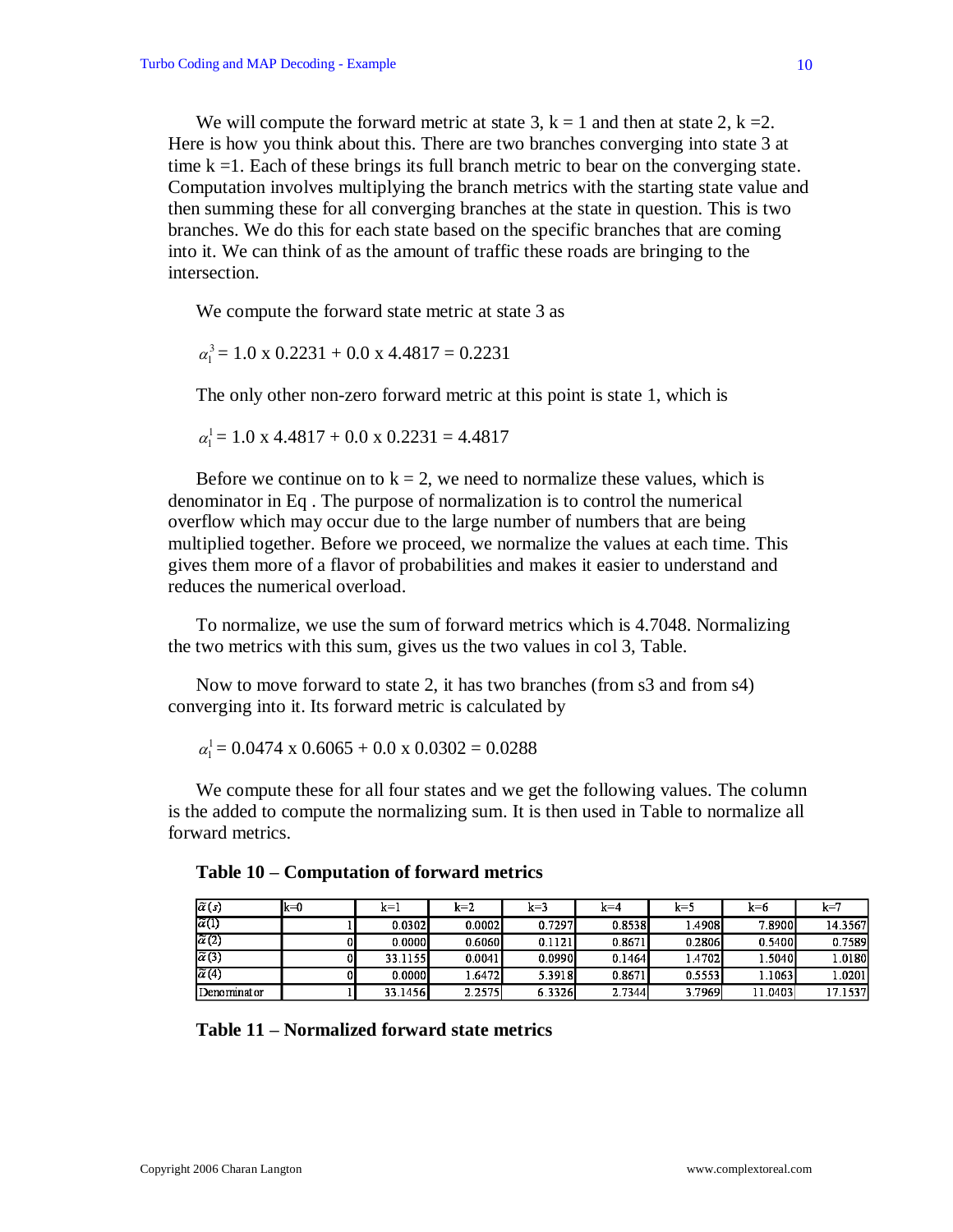| $\tilde{\alpha}(s)$ | lk≔0 | $k = 1$ | $k=2$  | k=3    | $k=4$  | k=5    | $k = 6$ | k=     |
|---------------------|------|---------|--------|--------|--------|--------|---------|--------|
| $\tilde{\alpha}(1)$ |      | 0.0009  | 0.0001 | 0.1152 | 0.3123 | 0.3926 | 0.7147  | 0.8369 |
| $\tilde{\alpha}(2)$ |      |         | 0.2684 | 0.0177 | 0.3171 | 0.0739 | 0.0489  | 0.0442 |
| $\tilde{\alpha}(3)$ |      | 0.9991  | 0.0018 | 0.0156 | 0.0535 | 0.3872 | 0.1362  | 0.0593 |
| $\tilde{\alpha}(4)$ |      |         | 0.7297 | 0.8514 | 0.3171 | 0.1462 | 0.1002  | 0.0595 |

#### **3. Computing backward state metrics**

$$
\widetilde{\beta}_{k-1}(s') = \frac{\sum_{s} \widetilde{\beta}_{k}(s) \gamma_{k}(s', s)}{\sum_{s} \sum_{s'} \widetilde{\alpha}_{k-2}(s') \gamma_{k-1}(s', s)}
$$
(5)

We assume that the signal will end in state 1. (Tail bits are added to force it end in state 1.) The ending state is always s1, so it gets a value of 1.0 just as the forward state metric. The rest of the three states at  $k = 7$  are given a backward state value of zero. Look at how these propagate backwards.

$$
\sum_{s} \tilde{\beta}_k(s) \gamma_k(s',s)
$$

We will compute the backward state metric at state 3. There are two branches coming into state s3 at  $k = 5$ . So we will compute their backward metrics first. For state s2, it has two branches coming into it, 2-1 and 2-3.

$$
\beta_7^2 = 1.0 \times 0.0498 + 0.0 \times 1.6487 = 0.0498
$$

 $\beta_7^4 = 0$  (It has two branches coming into it but both have starting backward metrics of 0 so, it is zero as well.)



**Figure 9 – Computing backward state metrics**

Compute all four as shown at  $k = 7$ . Now again, we normalize. But we normalize with the same set of numbers as the forward metrics so they are both on the same footing. Divide each backward state metric after computation and normalize before proceeding to the next time tick.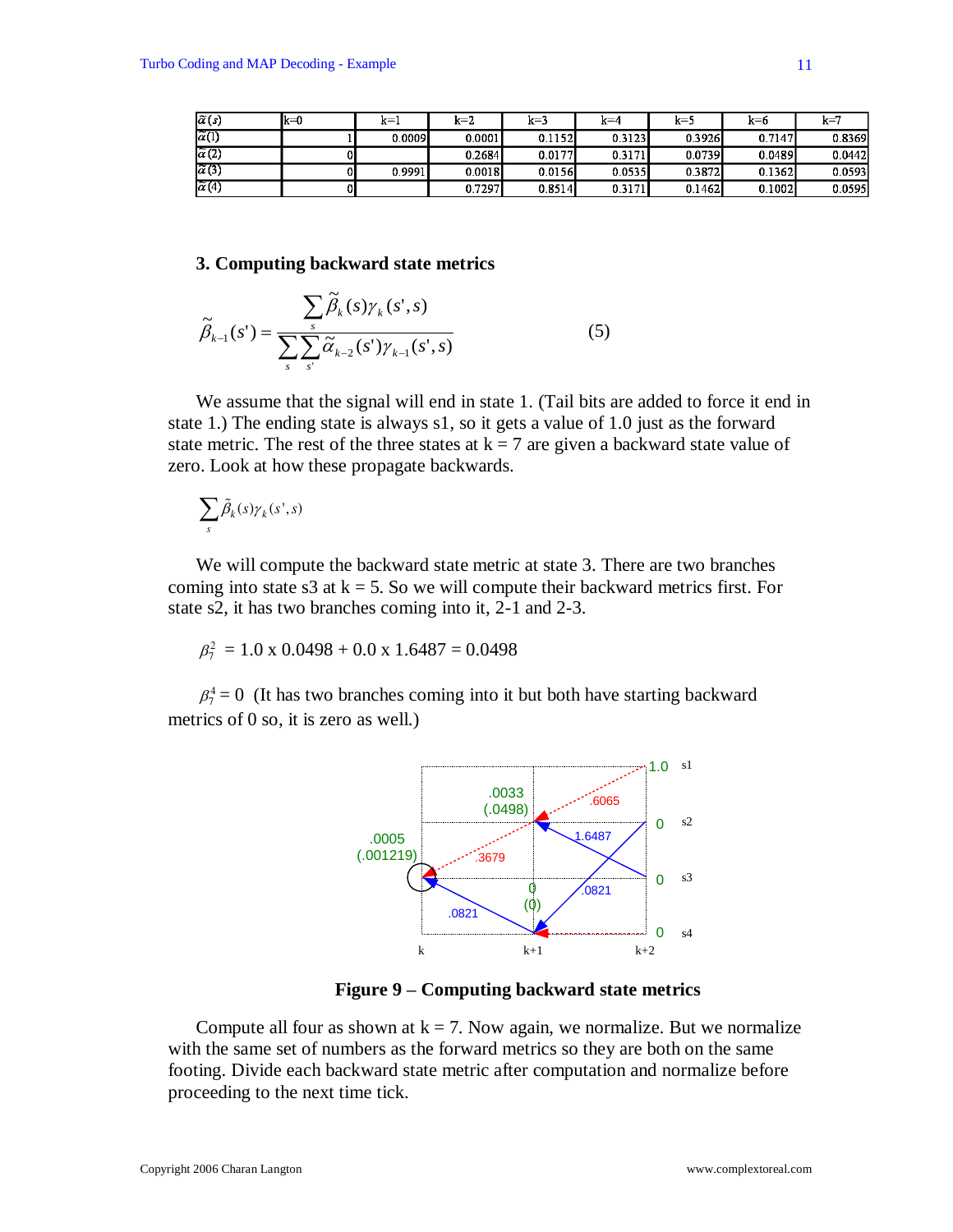| $\widetilde{\beta}(s)$     | $k=1$            | $k=2$   | $k=3$   | $k=4$   | $k=5$    | k=6     | $k = 7$ |
|----------------------------|------------------|---------|---------|---------|----------|---------|---------|
| $\sim$<br>$\beta$ (1)      | 1.8773           | 7.11161 | 5.8102  | 2.1494  | 36.5413  | 20 0855 |         |
| l<br>$\overline{\beta}(2)$ | 14.1768 <b>I</b> | 3.4108  | 0.2180  | 43.1318 | 0.0906   | 0.0498  |         |
| --<br>$\beta(3)$           | 14.36801         | 0.5916  | 15.7811 | 0.0413  | 0.001659 | 0.0000  |         |
| $\widetilde{\beta}(4)$     | 7.4396           | 18.4184 | 15.7811 | 0.0198  | 0.0123   | 0.0000  |         |

### **Table 12 –Backward state metrics**

### **Table 13 –Normalized Backward state metrics**

| $\widetilde{\beta}(s)$ | $k=1$   | $k=2$  | $k=3$  | $k = 4$ | $k = 5$ | $k=6$    | $k=7$   |
|------------------------|---------|--------|--------|---------|---------|----------|---------|
| $\beta$ <sup>(1)</sup> | 0.0566  | 3.1502 | 0.9175 | 0.7861  | 9.6240  | 1.81931  |         |
| $\overline{\beta(2)}$  | 0.4277  | 1.5109 | 0.0344 | 15.7739 | 0.0239  | 0.0045   | 0       |
| $\widetilde{\beta}(3)$ | 0.4335  | 0.2621 | 2.4920 | 0.0151  | 0.0004  |          | 0       |
| $\widetilde{\beta}(4)$ | 0.2245  | 8.1588 | 2.4920 | 0.0072  | 0.0032  |          | 0       |
| Denominator            | 33.1456 | 2.2575 | 6.3326 | 2.7344  | 3.7969  | 11.04031 | 17.1537 |

### **4. Computing Extrinsic L-values**

Now we will compute the Extrinsic L-value. Which are given by the product of the all three metrics.

 $\sigma_k(s) = \tilde{\alpha}_{k-1}(s') \cdot \gamma_k^e(s', s) \cdot \tilde{\beta}_k(s)$ 

This is multiplication of the forward, backward the partial branch metric for each branch. We get one value for each branch, or eight values per time as shown below.

### **Table 14 – Computation of final branch metrics**

| $\sigma(s)$ | k=1     | k=2     | k=3    | $k=4$  | $k=5$  | k=6    | $k=7$  | Branch | Product of                                                                     |
|-------------|---------|---------|--------|--------|--------|--------|--------|--------|--------------------------------------------------------------------------------|
| $\sigma(1)$ | 0.0046  | 0.0011  | 0.0001 | 0.2462 | 1.8227 | 1.9417 | 1.1783 |        | 11 $\tilde{\alpha}(1)$ $\gamma^e(1,1)$ $\tilde{\beta}(1)$                      |
| $\sigma(2)$ | 0.00001 | 0.0000  | 1.1029 | 0.0007 | 0.0001 | 0.0000 | 0.0000 |        | $\overline{23}$ $\tilde{\alpha}(2)\overline{\gamma}^e(2,3)$ $\tilde{\beta}(2)$ |
| $\sigma(3)$ | 0.00001 | 22.1578 | 0.0027 | 0.0000 | 0.0003 | 0.0000 | 0.0000 |        | 34 $\tilde{\alpha}(3)$ $\gamma$ <sup>c</sup> (3,4) $\tilde{\beta}(3)$          |
| $\sigma(4)$ | 0.00001 | 0.0000  | 0.0152 | 4.9408 | 0.0125 | 0.0002 | 0.0000 |        | 42 $\tilde{\alpha}(4)$ $\gamma^{\circ}(4,2)$ $\beta(4)$                        |
| $\sigma(1)$ | 5.2809  | 0.0006  | 0.0001 | 0.0006 | 0.0002 | 0.0000 | 0.0000 |        | 13 $\tilde{\alpha}(1)$ $\gamma^{e}(1,3)$ $\tilde{\beta}(1)$                    |
| $\sigma(2)$ | 0.0000  | 0.0000  | 0.1494 | 0.0051 | 5.0315 | 0.0495 | 0.0297 |        | 21 $\tilde{\alpha}(2)$ $\gamma^*(2,1)$ $\tilde{\beta}(2)$                      |
| $\sigma(3)$ | 0.0000  | 0.5553  | 0.0001 | 0.6703 | 0.0008 | 0.0047 | 0.0000 |        | $32 \tilde{a}(3)$ $\gamma$ <sup>c</sup> (3,2) $\tilde{b}(3)$                   |
| $\sigma(4)$ | 0.0000  | 0.0000  | 2.9980 | 0.0168 | 0.0006 | 0.0000 | 0.0000 |        | 44 $\tilde{\alpha}(4)$ $\gamma^*(4,4)$ $\tilde{\beta}(4)$                      |

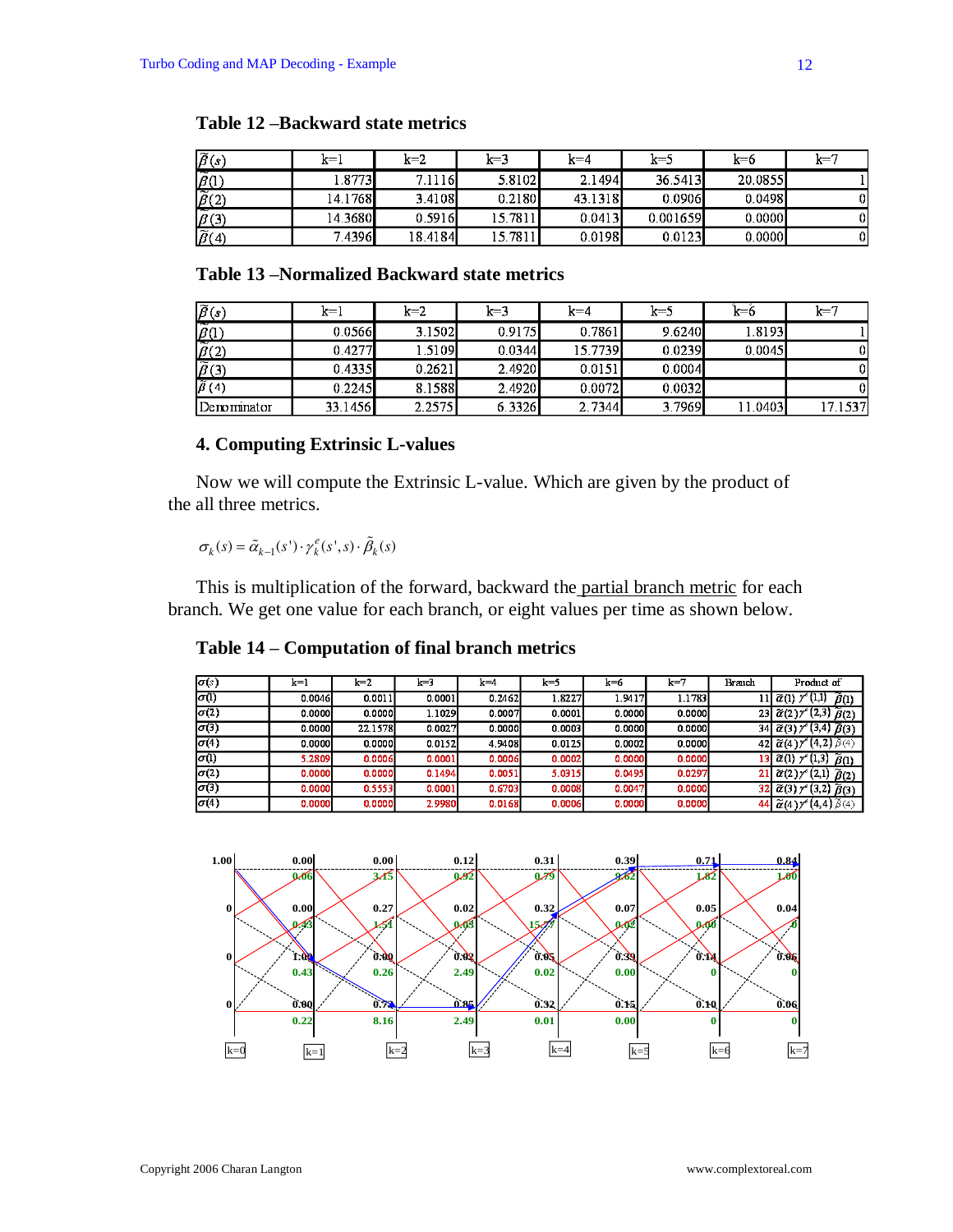### **Figure 10 – Forward and backward state metrics for the trellis**

To compute the L-value we need the ratio of these numbers for the +1 and -1 branches. For that we add the top four branch metrics and divide by the sum of the bottom four branch metrics to satisfy the following equation

$$
\log \frac{\sum_{u^+} \tilde{\alpha}_{k-1}(s') \cdot \tilde{\beta}_k(s) \cdot \gamma_k^e(s', s)}{\sum_{u^-} \tilde{\alpha}_{k-1}(s') \cdot \tilde{\beta}_k(s) \cdot \gamma_k^e(s', s)}
$$

Take the natural log of the ratio. This is the extrinsic value output for this iteration. These values after interleaving go to Decoder 2 and become it's a-priori probabilities.

Normally the decoder at this point would stop because it has done its job of computing the extrinsic value. But I will compute the L-value of the bit to show you how the bit decisions can be made at any iteration.

The L-value of the bit is given by

 $=L$ <sub>-</sub>apriori+L<sub>-</sub>channel+L<sup>e</sup>(u<sub>k</sub>)</sub>

At each iteration, we have all three of these as shown in Table 17.

### **Table 15 – Computing**  $L(u_k)$  **and making a decision**

| L(extrinsic)       | '.035 | $-3.685$ | .032  | $-2.013$ | .009  | $-3.579$ | $-3.682$ |
|--------------------|-------|----------|-------|----------|-------|----------|----------|
| L(uk)              | 9.035 | $-2.685$ | 4.032 | $-4.013$ | 3.009 | $-7.579$ | $-8.682$ |
| Decision           |       |          |       |          |       |          |          |
| <b>Transmitted</b> |       |          |       |          |       |          |          |

Notice that we make independent decisions in each time tick, with no regard to the trellis, so that makes this algorithm a bit error rate minimization algorithm, where in Viterbi decoding the decision is made at the sequence level, so that makes it a sequence error minimization algorithm.

From here the L<sub>e</sub>, interleaved numbers go to the DEC2 as follows.

#### **Table 16 – Transfer of a-posteriori to DEC2 from DEC1**

| Values In                      | $k=1$ | $k=2$                    | $k=3$ | $k=4$        | $k=5$                    | $k=6$    | $k=7$    |
|--------------------------------|-------|--------------------------|-------|--------------|--------------------------|----------|----------|
| $Lc \cdot$                     |       |                          |       |              | $\sim$ $\lambda$         | -4       |          |
| $\mathcal{L}, P$<br>$Lc \cdot$ |       | $\overline{\phantom{0}}$ |       | $\sim$<br>-4 | $\overline{\phantom{a}}$ |          | -0       |
| $L^e_{\iota}$                  | 7.035 | 0.032                    | 0.009 | $-3.685$     | $-2.013$                 | $-3.579$ | $-3.682$ |

The  $L<sub>e</sub>$  values for this decoder are no longer 0 as they were for DEC1. They are now giving a hint as to what was transmitted. So far the relationship is not clear, but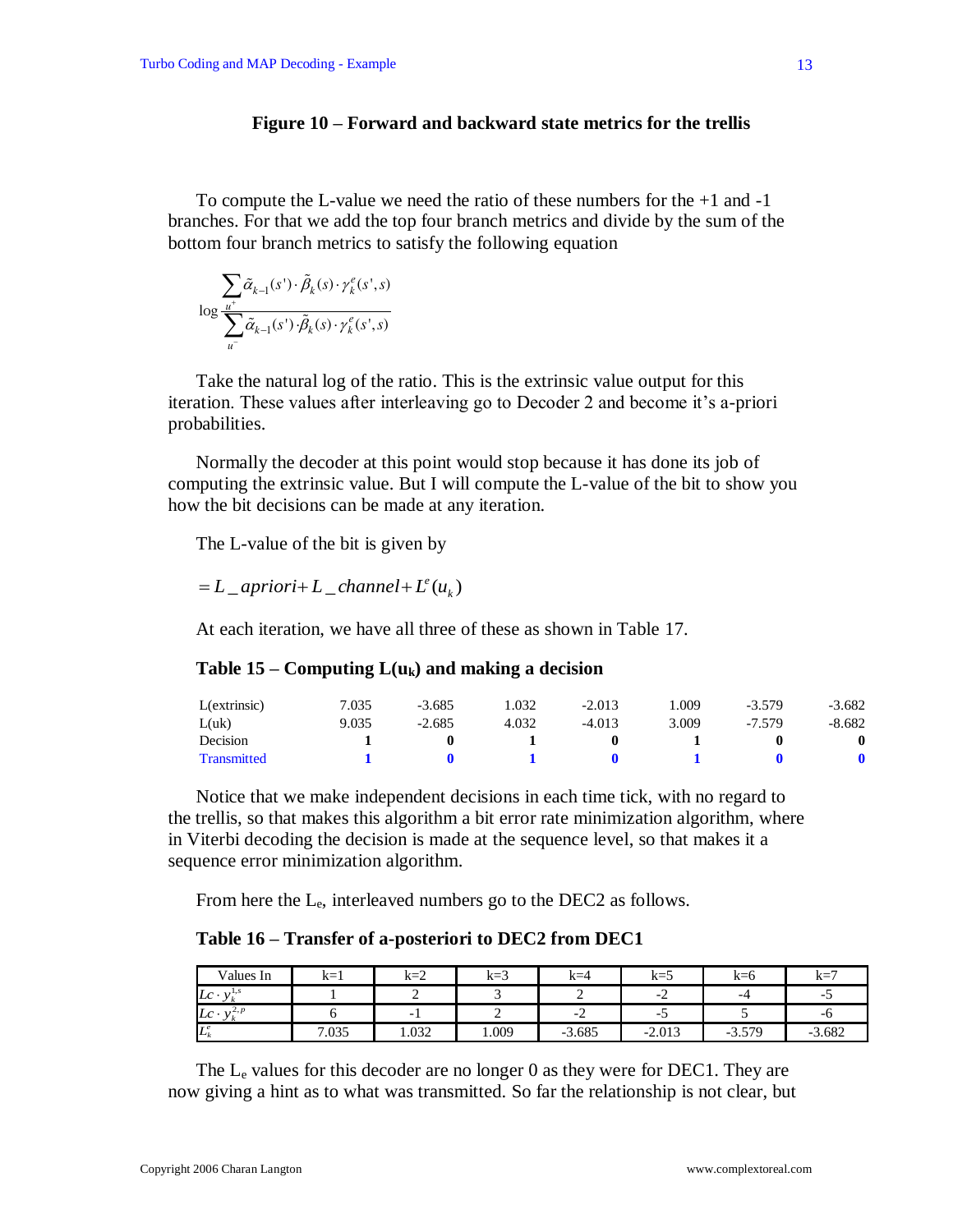as iterations continue these values become more stable and hopefully have the same sign as the transmitted bit.

Here are all the tables giving pertinent information for the four iterations. The code makes errors in earlier iterations but then converges to the correct value. Only the first iteration is independent, after that each iteration is modifying the other slowly. The extrinsic values do converge as we can see in the plot of these value for each decoder for  $k = 1$  to  $k = 4$ .

| Table 17 – Summary of decisions after 4 iterations |  |
|----------------------------------------------------|--|
|                                                    |  |

| <b>DEC1 Decisions</b> | $k=1$ | $k=2$ | $k=3$ | $k=4$ | $k=5$ | $k=6$ | k=′ |
|-----------------------|-------|-------|-------|-------|-------|-------|-----|
| Iteration 1           |       |       |       |       |       |       |     |
| Iteration 2           |       |       |       |       |       |       |     |
| Iteration 3           |       |       |       |       |       |       |     |
| Iteration 4           |       |       |       |       |       |       |     |

| <b>DEC2 Decisions</b> | $k=1$ | $k=2$ | $k=3$ | $k=4$ | $k=5$ | k=6 | $k=7$ |
|-----------------------|-------|-------|-------|-------|-------|-----|-------|
| Iteration 1           |       |       |       |       |       |     |       |
| Iteration 2           |       |       |       |       |       |     |       |
| Iteration 3           |       |       |       |       |       |     |       |
| <b>Iteration 4</b>    |       |       |       |       |       |     |       |

The L-values that are passed back and forth are shown in table 20.

| <b>DEC1 Extrinsic Output</b> | $k=1$ | $k=2$    | $k=3$ | $k=4$    | $k=5$    | $k=6$    | $k=7$    |
|------------------------------|-------|----------|-------|----------|----------|----------|----------|
| Iteration 1                  | 7.04  | $-3.69$  | 1.03  | $-2.01$  | 1.01     | $-3.58$  | $-3.68$  |
| Iteration 2                  | 6.25  | $-7.64$  | 7.67  | $-12.53$ | 5.37     | $-12.61$ | $-14.94$ |
| Iteration 3                  | 26.63 | $-22.21$ | 18.36 | $-20.62$ | 19.19    | $-22.01$ | $-22.65$ |
| Iteration 4                  | 38.36 | $-34.01$ | 32.19 | $-35.20$ | 36.60    | $-37.62$ | $-34.36$ |
|                              |       |          |       |          |          |          |          |
| $DEC1$ $L(uk)$               | $k=1$ | $k=2$    | $k=3$ | $k=4$    | $k=5$    | $k=6$    | $k=7$    |
| Iteration 1                  | 9.04  | $-2.69$  | 4.03  | $-4.01$  | 3.01     | $-7.58$  | $-8.68$  |
| Iteration 2                  | 20.79 | $-15.01$ | 19.28 | $-20.78$ | 15.01    | $-19.28$ | $-29.54$ |
| Iteration 3                  | 45.27 | $-39.40$ | 38.37 | $-41.27$ | 39.40    | $-38.37$ | $-41.28$ |
| Iteration 4                  | 71.58 | $-68.61$ | 67.81 | $-67.56$ | 68.61    | $-67.81$ | $-67.58$ |
|                              |       |          |       |          |          |          |          |
| <b>DEC2 Extrinsic Output</b> | $k=1$ | $k=2$    | $k=3$ | $k=4$    | $k=5$    | $k=6$    | $k=7$    |
| Iteration 1                  | 12.54 | 8.61     | 7.64  | $-8.37$  | $-6.25$  | $-2.67$  | $-9.59$  |
| Iteration 2                  | 16.64 | 17.01    | 18.21 | $-18.19$ | $-18.65$ | $-12.36$ | $-13.64$ |
| Iteration 3                  | 31.21 | 32.62    | 30.01 | $-35.60$ | $-30.36$ | $-26.19$ | $-28.21$ |
| Iteration 4                  | 43.01 | 47.20    | 45.62 | $-47.31$ | $-44.19$ | $-43.60$ | $-40.01$ |
|                              |       |          |       |          |          |          |          |
| DEC2 L(uk)                   | $k=1$ | $k=2$    | $k=3$ | $k=4$    | $k=5$    | $k=6$    | $k=7$    |
| Iteration 1                  | 20.58 | 11.64    | 11.65 | $-10.06$ | $-10.26$ | $-10.25$ | $-18.28$ |
| Iteration 2                  | 23.89 | 26.68    | 26.59 | $-23.83$ | $-33.18$ | $-28.97$ | $-33.58$ |
| Iteration 3                  | 58.84 | 52.98    | 52.20 | $-55.81$ | $-52.98$ | $-52.20$ | $-55.86$ |
| Iteration 4                  | 82.37 | 81.39    | 85.22 | $-79.32$ | $-81.39$ | $-85.22$ | $-79.37$ |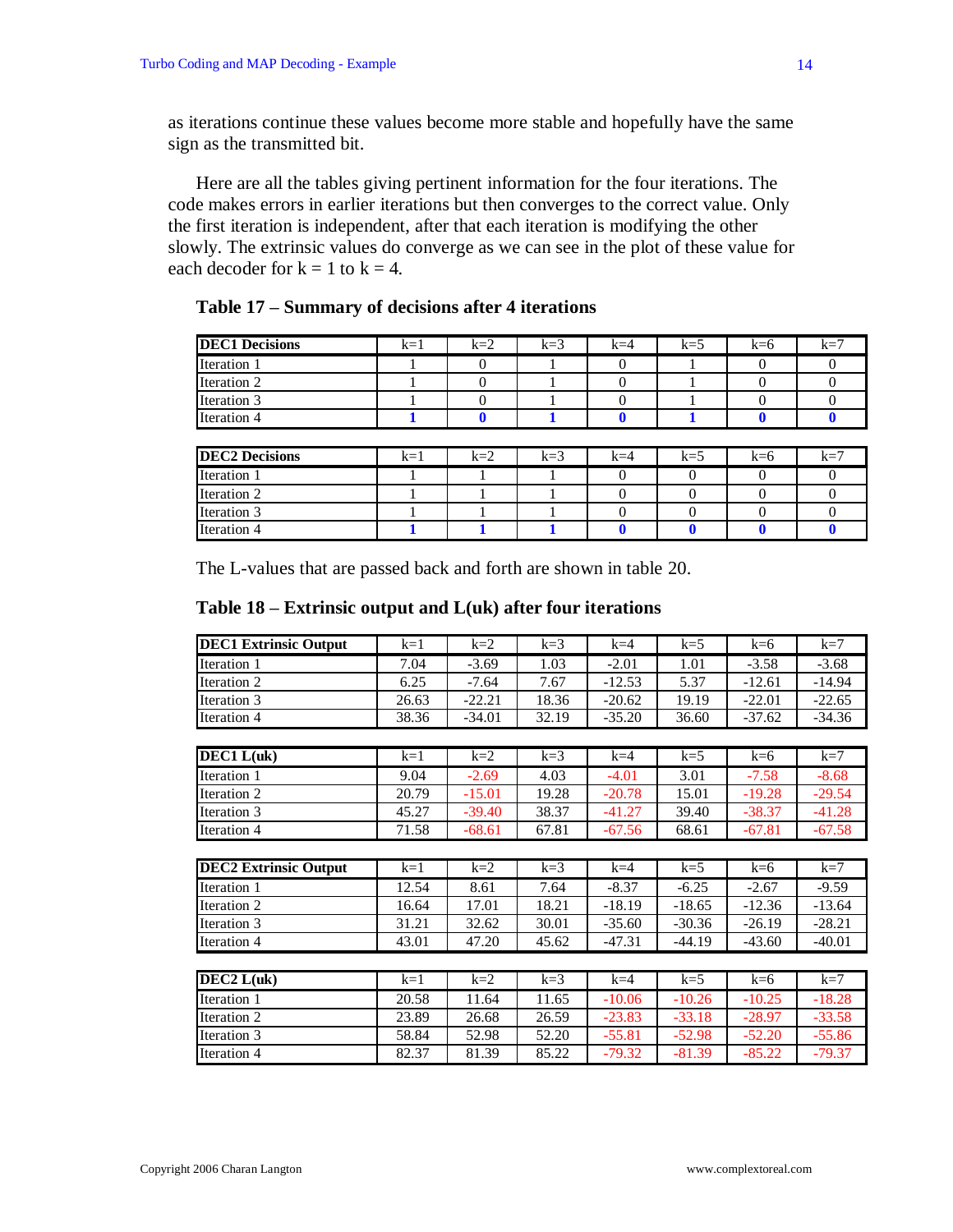

**Figure 11 – Extrinsic values over 4 iterations, for DEC1 and DEC2**

**\_\_\_\_\_\_\_\_\_\_\_\_\_\_\_\_\_\_\_\_\_**

Charan Langton

Bibliography

Tech online, Course on Turbo Codes: From Theory to Practice

Turbo Code Tutorial, William E. Ryan, New Mexico University, Online paper

Turbo Code in IS-2000 Code Division Multiple Access Communications Under Fading by Jian Qi, Thesis, 1999,<http://hometown.aol.com/jxqi/qi/thesis/> (Contains a worked out example for one decoder.)

Material by Binton Cooper on Convolutional codes, <http://www.ece.jhu.edu/~cooper/courses/466/09va.pdf>

Turbo Decoding, a brief introduction, charts by Brinton Cooper III